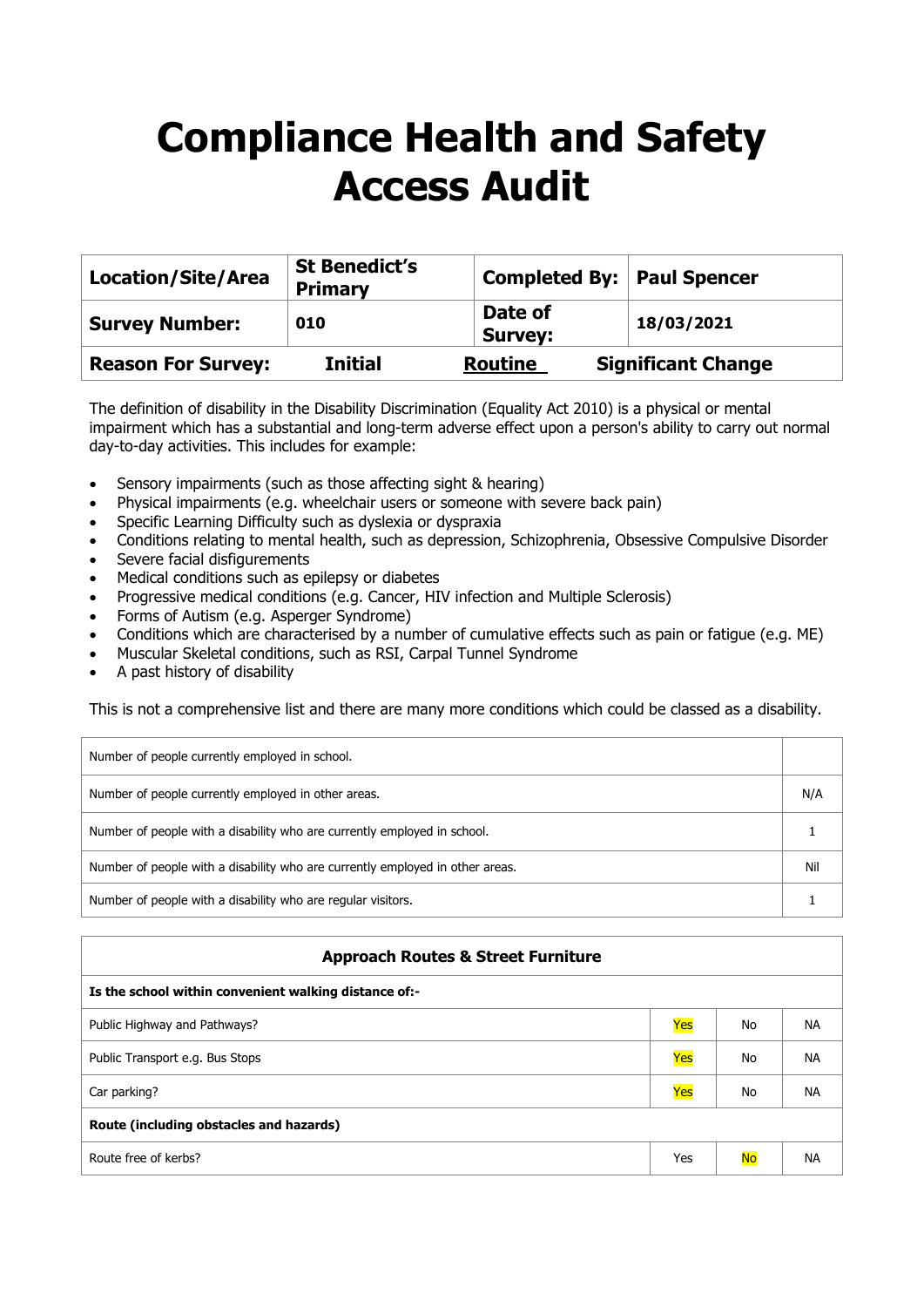| Is the route wide enough?                                                                                  | Yes | No        | <b>NA</b> |
|------------------------------------------------------------------------------------------------------------|-----|-----------|-----------|
| Is paving flush with no cracks or gaps that could trap the wheels of a wheelchair?                         | Yes | No        | <b>NA</b> |
| If a route or pathway is narrow, is there a suitable passing place for wheelchair users?                   | Yes | <b>No</b> | <b>NA</b> |
| Is plantation trimmed back and are low branches avoided?                                                   | Yes | No        | <b>NA</b> |
| Are surfaces even and slip resistant?                                                                      | Yes | No        | <b>NA</b> |
| Is route free from hazards such as bollards, litter bins?                                                  | Yes | <b>No</b> | <b>NA</b> |
| Are planting features kept to a minimum and are they colour contrasted?                                    | Yes | No        | <b>NA</b> |
| Is the route free from hazardous building features such as outward-opening doors, windows or<br>overhangs? | Yes | No        | <b>NA</b> |
| Do columns or structural posts have markings at two heights?                                               | Yes | No        | <b>NA</b> |
| Adequate seating provided along routes?                                                                    | Yes | No        | <b>NA</b> |
| Is there seating where parents wait to pick up / drop off their children?                                  | Yes | <b>No</b> | <b>NA</b> |
| <b>Pedestrian crossings</b>                                                                                |     |           |           |
| Do crossings on approach have tactile paving?                                                              | Yes | No        | <b>NA</b> |
| Do these have turn cones to aid people who are Deaf/Blind?                                                 | Yes | <b>No</b> | <b>NA</b> |
| Are they at a suitable height?                                                                             | Yes | No        | <b>NA</b> |
| <b>School entrance</b>                                                                                     |     |           |           |
| Is the location of the school clearly identified from the street?                                          | Yes | No        | <b>NA</b> |
| Visual clues and sufficient landmarks to aid orientation?                                                  | Yes | <b>No</b> | <b>NA</b> |

| <b>Car Parking</b>                                                                                                                      |     |    |           |
|-----------------------------------------------------------------------------------------------------------------------------------------|-----|----|-----------|
| Are there accessible bays provided for badge holders?                                                                                   | Yes | No | <b>NA</b> |
| Accessible bays clearly sign-posted from the school's car park entrance?                                                                | Yes | No | <b>NA</b> |
| Is there signage to the front of the bays?                                                                                              | Yes | No | <b>NA</b> |
| Are bays marked out appropriately and easily identified?                                                                                | Yes | No | <b>NA</b> |
| Can car doors be fully opened to allow disabled drivers and passengers to transfer to a wheel chair<br>parked alongside?                | Yes | No | <b>NA</b> |
| Close enough to facilities the car park serves?                                                                                         | Yes | No | <b>NA</b> |
| Routes from parking area to school entrance accessible, with dropped kerbs and appropriate tactile<br>warnings?                         | Yes | No | <b>NA</b> |
| Car park surface smooth, even and free from loose stones?                                                                               | Yes | No | <b>NA</b> |
| For larger car parks, are safety marked out walking routes provided to guard slow moving persons<br>or people with hearing impairments? | Yes | No | <b>NA</b> |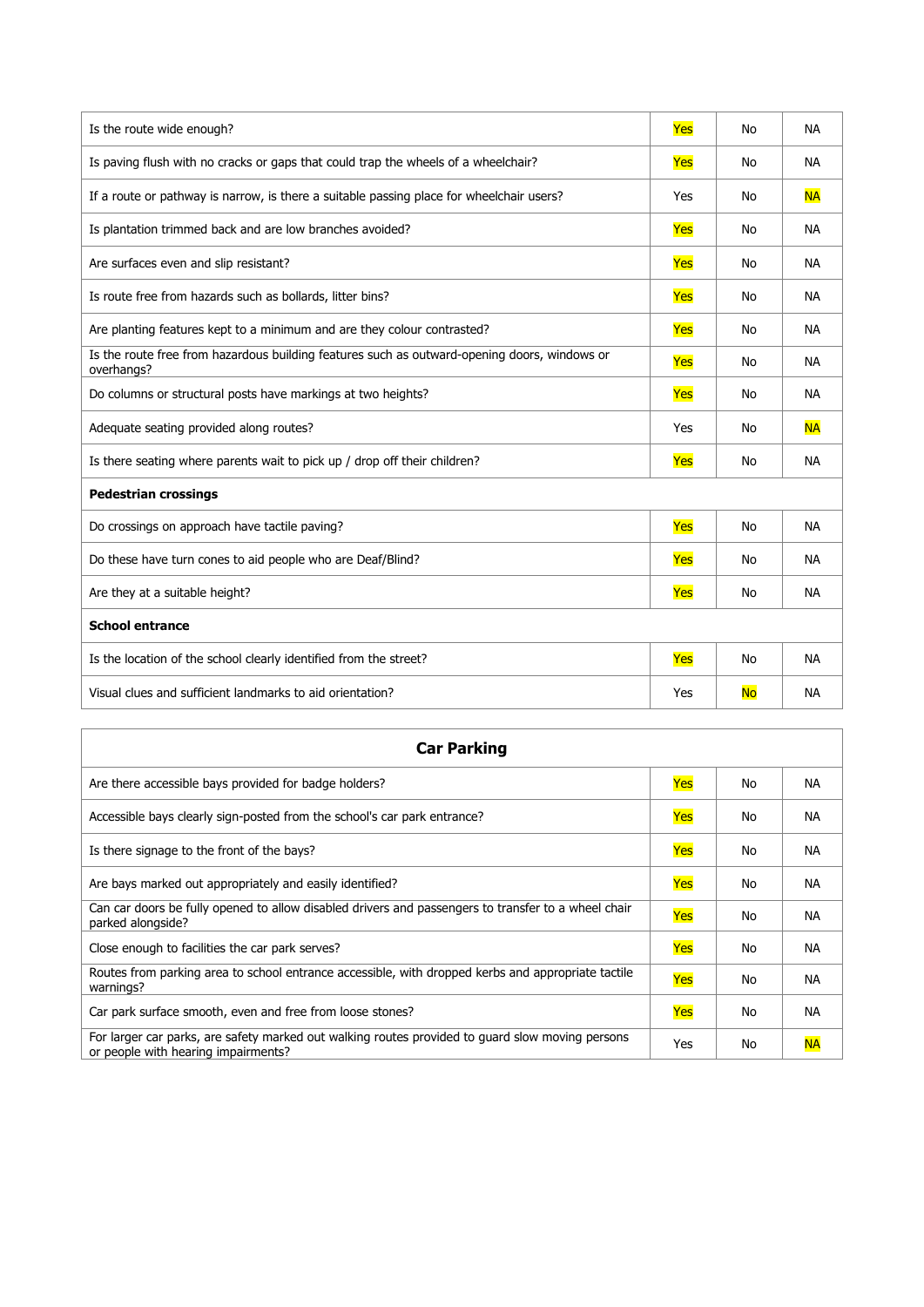| <b>Access to information</b>                                                                                                                                                                                                                                        |     |           |           |
|---------------------------------------------------------------------------------------------------------------------------------------------------------------------------------------------------------------------------------------------------------------------|-----|-----------|-----------|
| <b>Signs, Notices &amp; Labels</b>                                                                                                                                                                                                                                  |     |           |           |
| Are they short and easy to read?                                                                                                                                                                                                                                    | Yes | No        | NA.       |
| Is large clear text used?                                                                                                                                                                                                                                           | Yes | No        | <b>NA</b> |
| Are contrasting colours used? (black on a white or yellow background)                                                                                                                                                                                               | Yes | No        | <b>NA</b> |
| Are pictures or symbols used where appropriate?                                                                                                                                                                                                                     | Yes | No        | <b>NA</b> |
| Are they at a suitable height?                                                                                                                                                                                                                                      | Yes | No        | <b>NA</b> |
| <b>Printed Materials</b>                                                                                                                                                                                                                                            |     |           |           |
| Can you provide "easy to read" or different versions of documents for employees? (audio, braille or<br>large print versions)                                                                                                                                        | Yes | No        | <b>NA</b> |
| Can you provide "easy to read" or different versions of documents for customers? (audio, braille or<br>large print versions)                                                                                                                                        | Yes | No        | <b>NA</b> |
| <b>Contact &amp; Communication</b>                                                                                                                                                                                                                                  |     |           |           |
| Can people contact the business in different ways, phone, email or fax?                                                                                                                                                                                             | Yes | No        | NA.       |
| Is the website easily accessible? (does it have re-sizable text and selectable colour scheme, does it<br>have a logical layout and descriptions for images?)                                                                                                        | Yes | No        | <b>NA</b> |
| <b>Access to Premises</b>                                                                                                                                                                                                                                           |     |           |           |
| <b>From Parking Area to Building</b>                                                                                                                                                                                                                                |     |           |           |
| Is the route safe and not too long?                                                                                                                                                                                                                                 | Yes | No        | <b>NA</b> |
| Is it level and/or ramped? (in addition to any steps)                                                                                                                                                                                                               | Yes | No        | <b>NA</b> |
| If ramps are present, are they limited to a gradient of 1 in 20? Do they have a level space at the top<br>and at any door openings for a wheelchair user to wait or rest on? and is they no more than 10m<br>between these level sections and are they wide enough? | Yes | No        | <b>NA</b> |
| Is there colour contrast to the surface of the ramp?                                                                                                                                                                                                                | Yes | No        | <b>NA</b> |
| Is the ramp surface slip-resistant, firmly fixed and easy to maintain?                                                                                                                                                                                              | Yes | No        | <b>NA</b> |
| Are the edges protected to prevent accidents?                                                                                                                                                                                                                       | Yes | No        | <b>NA</b> |
| Does it have drop kerbs where necessary?                                                                                                                                                                                                                            | Yes | No        | <b>NA</b> |
| If drop kerbs are present, are they between 6mm & 12mm in height? (low enough for a wheelchair<br>and high enough for a visually impaired person to detect)                                                                                                         | Yes | No        | <b>NA</b> |
| <b>Steps, Handrails &amp; Balustrades</b>                                                                                                                                                                                                                           |     |           |           |
| Are there visual and tactile warnings at the top and bottom of steps?                                                                                                                                                                                               | Yes | No        | NА        |
| Are handrails provided on both sides of any stairs, steps or ramp?                                                                                                                                                                                                  | Yes | No        | <b>NA</b> |
| Are they between 900mm and 1000mm above the surface?                                                                                                                                                                                                                | Yes | No        | NА        |
| Are they easy to grip? (45 to 50mm diameter, circular section)                                                                                                                                                                                                      | Yes | No        | NА        |
| Does the handrail extend at least 300mm beyond the top and bottom of any ramp or steps?                                                                                                                                                                             | Yes | <b>No</b> | NА        |
| Is the handrail painted or coated in some way so it is not too cold?                                                                                                                                                                                                | Yes | No        | NА        |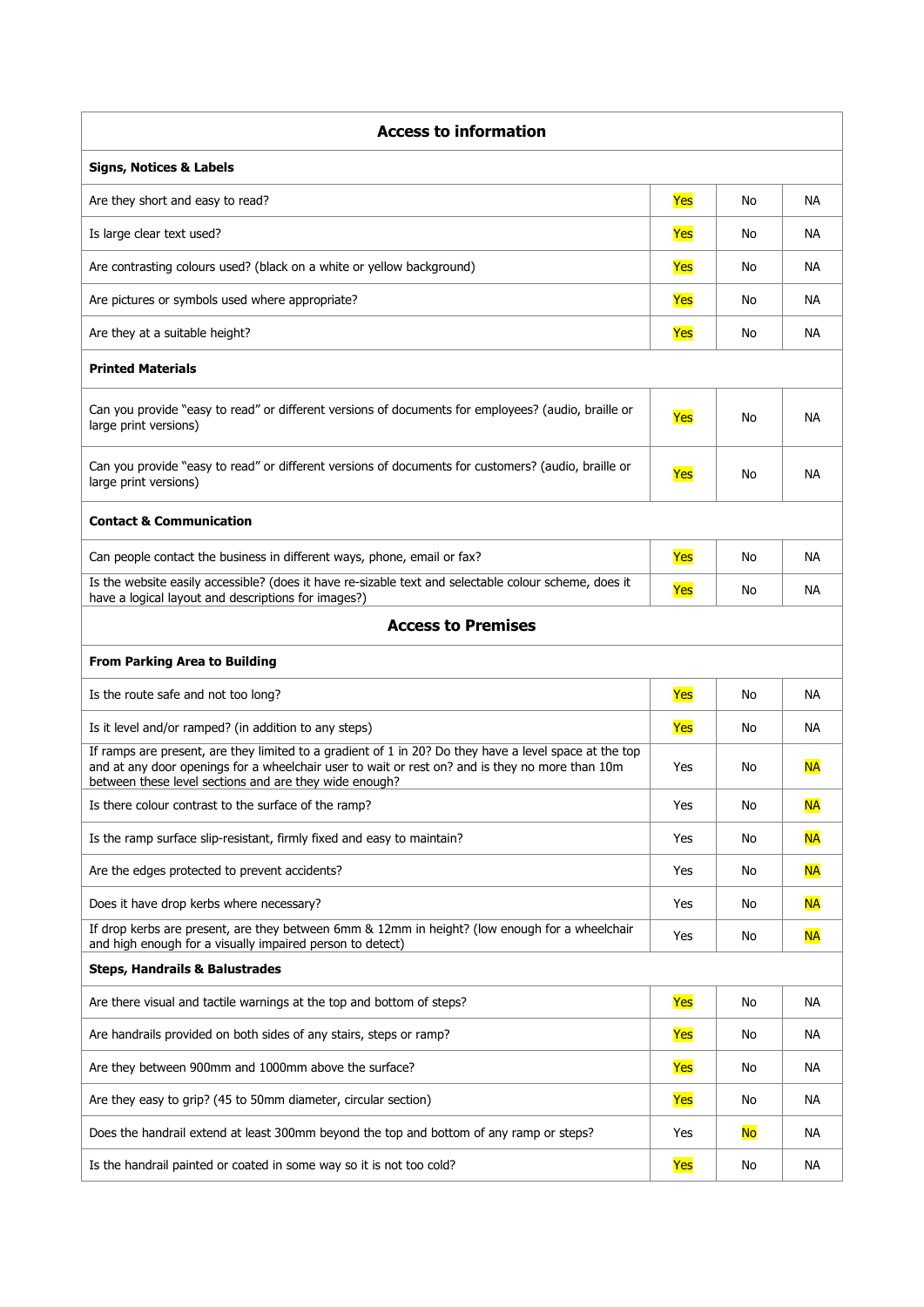| Are handrails suitably colour contrasted to aid people with impaired vision?                                                                                                    | Yes | No        | <b>NA</b> |
|---------------------------------------------------------------------------------------------------------------------------------------------------------------------------------|-----|-----------|-----------|
| Are the ends of the handrails capped off and detailed in such a way so that they do not catch into<br>coat sleeves?                                                             | Yes | No        | NА        |
| Are balustrades provided where a drop is greater than two steps or 380mm, whichever is the lesser?                                                                              | Yes | No        | <b>NA</b> |
| Are balustrades a minimum height of 1100mm?                                                                                                                                     | Yes | No        | <b>NA</b> |
| Is lighting adequate and well positioned? Are steps appropriately illuminated during darker hours?                                                                              | Yes | No        | <b>NA</b> |
| Are step treads long enough and all of the same length?                                                                                                                         | Yes | No        | <b>NA</b> |
| Are the risers shallow enough, all of the same height, and unlikely to trip users? Are there open<br>risers?                                                                    | Yes | No        | <b>NA</b> |
| Are nosings readily identifiable? If nosings are painted, is the paint still durable with no wear and<br>tear?                                                                  | Yes | No        | <b>NA</b> |
| <b>Entrance</b>                                                                                                                                                                 |     |           |           |
| Are main entrances easy to find? Is the entrance clearly distinguishable from facade?                                                                                           | Yes | No        | <b>NA</b> |
| Is there level access to your premises? (thresholds no more than 15mm high and chamfered)                                                                                       | Yes | No        | <b>NA</b> |
| Does the entrance door, or, one leaf of a pair of doors, provide a clear opening of at least 800mm<br>with an unobstructed space of 300mm by the doors leading edge?            | Yes | <b>No</b> | <b>NA</b> |
| Are glazed entrance doors marked for safety and visibility? If manifestations are provided, are these<br>suitably colour contrasted against their background?                   | Yes | No        | <b>NA</b> |
| Can people each side of the door, either standing or seated, see each other and be seen? If the<br>entrance is solid, is this due to security concerns?                         | Yes | No        | <b>NA</b> |
| Is the door control at a suitable height for both standing and seated users? Are door handles clearly<br>located, easy to use and grip?                                         | Yes | No        | <b>NA</b> |
| Is the door closer of appropriate type? Can the door be easily opened single handed?                                                                                            | Yes | <b>No</b> | <b>NA</b> |
| Are entry phones and intercoms detailed to allow use by people with sensory or mobility<br>impairments? Is there an LED display to accommodate people with hearing impairments? | Yes | <b>No</b> | <b>NA</b> |
| Is there a bell or buzzer at the entrance door and can you go outside to disabled visitors?                                                                                     | Yes | No        | <b>NA</b> |
| If yes, is it accessible for wheelchair users?                                                                                                                                  | Yes | No        | <b>NA</b> |
| If there are steps at the main entrance, is there signage indicating where the accessible entrance is<br>located?                                                               | Yes | No        | <b>NA</b> |
| <b>Doormats</b>                                                                                                                                                                 |     |           |           |
| Are doormats of firm texture and flush with the floor? (avoid using brush matting as it hinders<br>wheelchair use)                                                              | Yes | <b>No</b> | NА        |
| <b>Reception Areas and Lobbies</b>                                                                                                                                              |     |           |           |
| Is there a clear view in from outside? Can receptionists see visitors and provide assistance if<br>necessary?                                                                   | Yes | No        | NА        |
| Is there transitional lighting? Is the entrance lobby and reception area well illuminated?                                                                                      | Yes | No        | NА        |
| Is the reception/desk/counter/ checkout for approach and use from both sides, by people either<br>standing or sitting?                                                          | Yes | No        | NА        |
| Are surfaces suitable? Is there colour contrast to the flooring in front of the reception desk and are<br>edges highlighted?                                                    | Yes | No        | NА        |
| Induction loop fitted? Is there signage indicating the availability of the facility? Are front line staff<br>aware of the facility and its purpose?                             | Yes | <b>No</b> | NА        |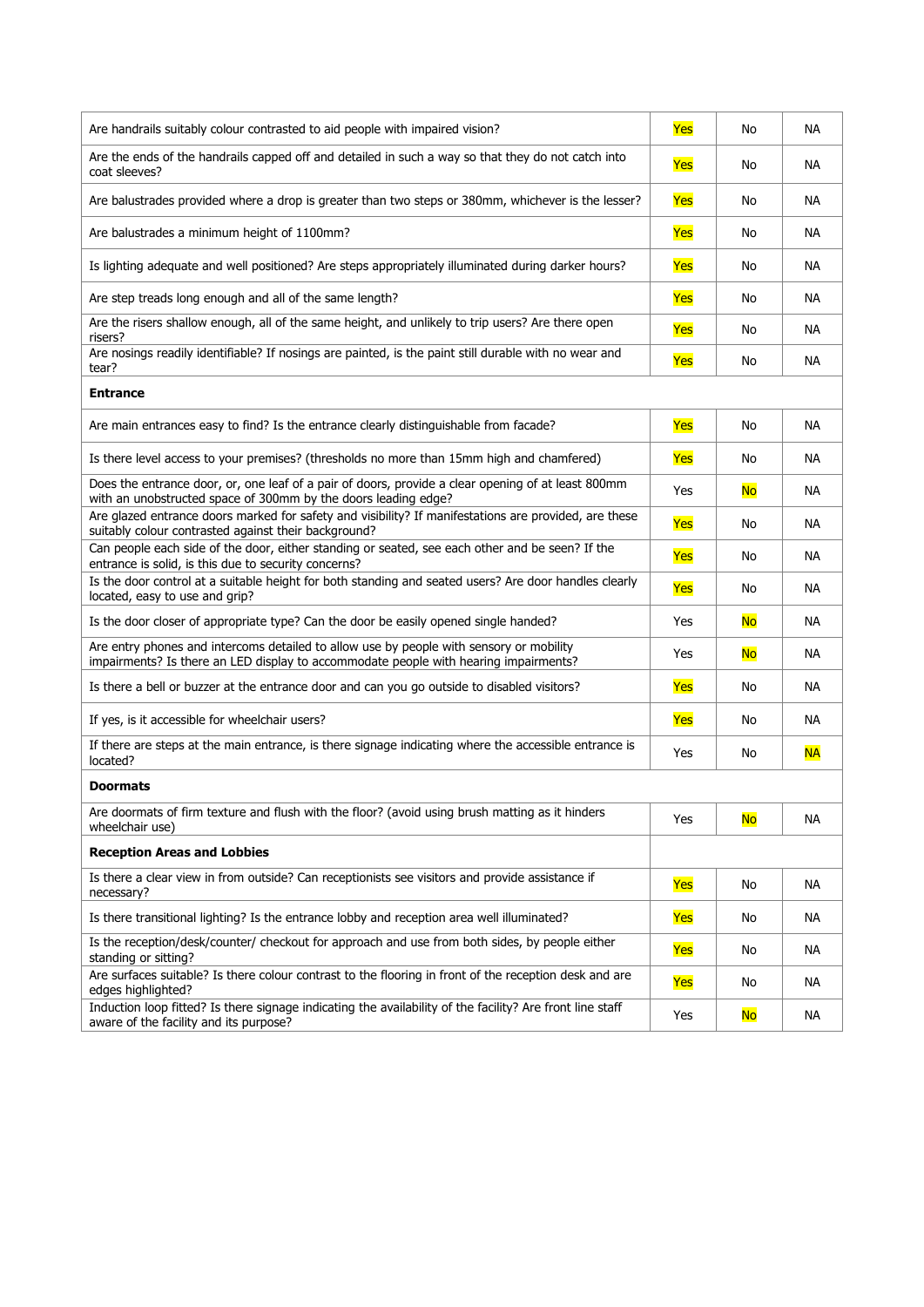| <b>Inside</b>                                                                                                                                                                                                                                      |     |           |           |
|----------------------------------------------------------------------------------------------------------------------------------------------------------------------------------------------------------------------------------------------------|-----|-----------|-----------|
| Is there level access inside your premises? (thresholds no more than 15mm high and chamfered)                                                                                                                                                      | Yes | No        | NA        |
| Do the internal doors, or, one leaf of a pair of doors, provide a clear opening of at least 750mm with<br>an unobstructed space of 300mm by the doors leading edge?                                                                                | Yes | <b>No</b> | NA        |
| Are doors easily distinguishable from surroundings and are the handles clearly visible?                                                                                                                                                            | Yes | No        | NA        |
| Do doors open easily? (door closers should be properly maintained and adjusted so that they can be<br>easily opened with a maximum force of 25 Newtons)                                                                                            | Yes | No        | NА        |
| Are door handles positioned 1000mm from the floor and are they of the preferred lever type with a<br>minimum handle diameter of 25mm?                                                                                                              | Yes | No        | NA        |
| Are doors fitted with glazed panels, completely glazed doors or adjacent glazed screens fitted with<br>safety glass?                                                                                                                               | Yes | No        | <b>NA</b> |
| Are doors with large panes of glass, completely glazed doors or adjacent glazed screens marked to<br>aid the visually impaired? Are manifestations suitably colour contrasted against the background?                                              | Yes | No        | <b>NA</b> |
| Can people each side of the door, either standing or seated, see each other and be seen? Are vision<br>panels kept clear of temporary notices? (For an example classroom entrances.)                                                               | Yes | No        | NA        |
| <b>Colour Contrast</b>                                                                                                                                                                                                                             |     |           |           |
| Are walls, floors, ceilings and doors in contrasting colours?                                                                                                                                                                                      | Yes | No        | NА        |
| Are pale matt colours used on walls and ceilings to reduce glare?                                                                                                                                                                                  | Yes | No        | NA.       |
| Are fittings such as light switches and door handles in contrasting colours?                                                                                                                                                                       | Yes | No        | NA.       |
| Are steps and hazards highlighted?                                                                                                                                                                                                                 | Yes | No        | NА        |
| Is furniture in a contrasting colour to its surroundings?                                                                                                                                                                                          | Yes | No        | NA        |
| <b>Corridors &amp; Aisles</b>                                                                                                                                                                                                                      |     |           |           |
| Are corridors and aisles clear for a wheelchair to manoeuvre and for other people to pass through?<br>(minimum 1200mm)                                                                                                                             | Yes | No        | NA        |
| Are the corridors free from obstruction to wheel chair users and from hazards to people with<br>impaired sight? Are there any internal columns that have a lack of colour contrast?                                                                | Yes | No        | NA.       |
| Are the floor surfaces suitable for passage of wheelchairs? Junctions between floor surfaces<br>correctly detailed?                                                                                                                                | Yes | No        | NA        |
| Are colours, tones and textures varied to help people distinguish between surfaces and fixtures and<br>fittings? Do the floors suitably colour contrast against the walls (this can also be achieved by having<br>well contrasted skirting boards) | Yes | No        | NA        |
| Are all floor surfaces slip-resistant and bright, boldly patterned floors avoided?                                                                                                                                                                 | Yes | No        | <b>NA</b> |
| Are busy or distracting wall coverings avoided?                                                                                                                                                                                                    | Yes | <b>No</b> | NА        |
| <b>WC Provision &amp; Changing Areas</b>                                                                                                                                                                                                           |     |           |           |
| Is the lobby door light enough to open easily? Lobby of sufficient size for easy access?                                                                                                                                                           | Yes | No        | NА        |
| Are there slip-resistant floors throughout?                                                                                                                                                                                                        | Yes | No        | NА        |
| Are fittings all easily distinguishable from background? Are hand dryers and sanitary ware easily<br>seen against their surroundings?                                                                                                              | Yes | No        | NА        |
| Are compartment door controls all easily gripped and operated? Are cubicle doors suitably colour<br>contrasted against the panels?                                                                                                                 | Yes | No        | NА        |
| Are urinals well contrasted and do they have grab rails to assist people with ambulant disabilities?                                                                                                                                               | Yes | No        | NА        |
| Are lever style taps provided within the WCs to aid people with dexterity impairments?                                                                                                                                                             | Yes | No        | NА        |
| When there is no accessible WC available, is there a facility provided for people with ambulant<br>disabilities?                                                                                                                                   | Yes | No        | <b>NA</b> |
| Where there are shower facilities, is a grab rail provided? Is there a level access shower for disabled<br>people?                                                                                                                                 | Yes | No        | <b>NA</b> |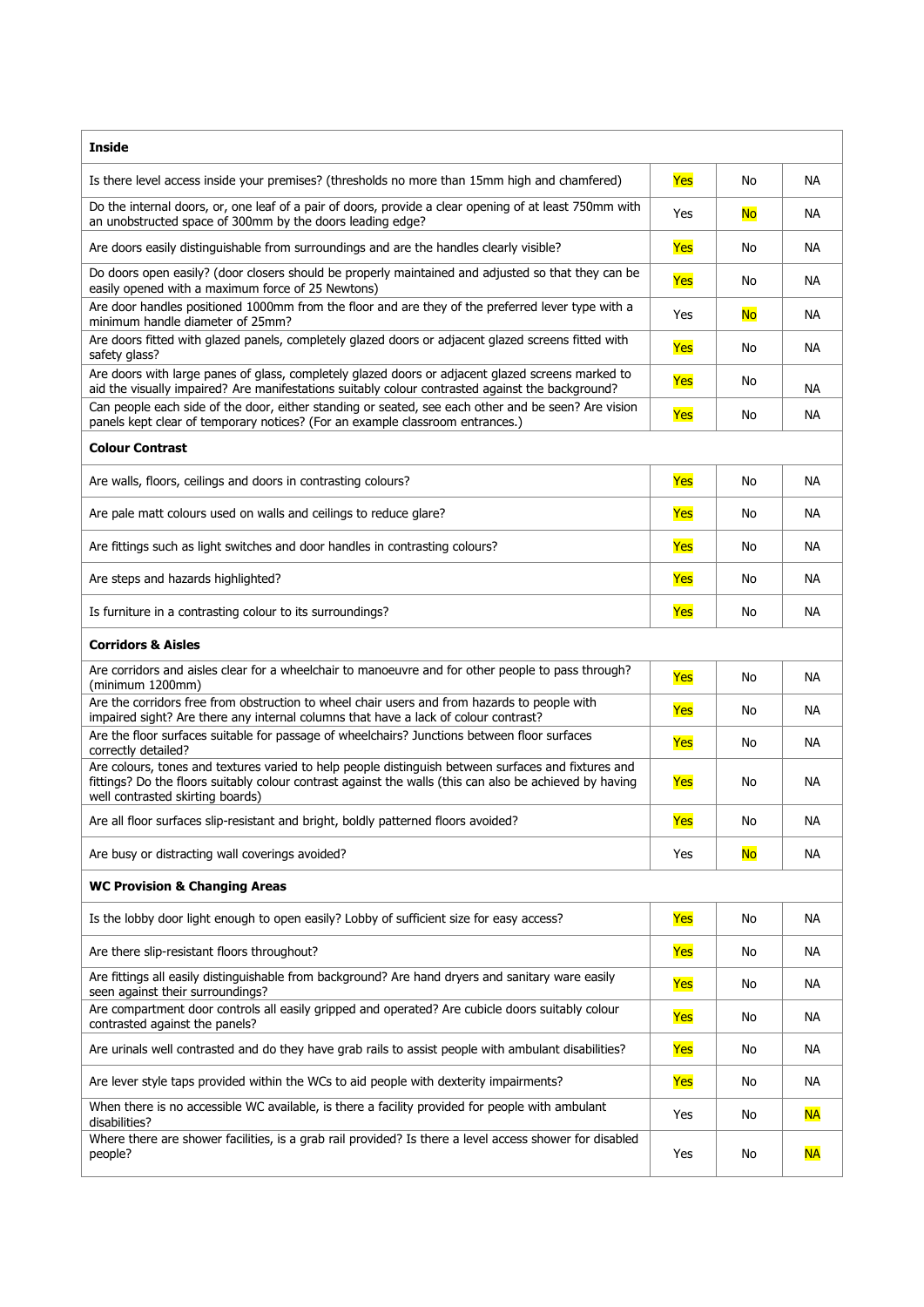| <b>WC Provision for Wheelchair Users</b>                                                                                                                                                                                                       |     |           |           |
|------------------------------------------------------------------------------------------------------------------------------------------------------------------------------------------------------------------------------------------------|-----|-----------|-----------|
| Compartment large enough to allow manoeuvring into position for frontal, lateral, angled and<br>backward transfer unassisted and with assistance?                                                                                              | Yes | No        | <b>NA</b> |
| Travel distance to a suitable WC no greater than that for able-bodied people?                                                                                                                                                                  | Yes | <b>No</b> | <b>NA</b> |
| Sufficient space available outside toilet compartment for manoeuvre? Is the entrance wide enough<br>and does it open outwards?                                                                                                                 | Yes | No        | <b>NA</b> |
| Hand washing and dry facilities within easy reach of someone seated on WC? Is the hand basin<br>suitably positioned in accordance to BS8300?                                                                                                   | Yes | No        | <b>NA</b> |
| Door controls, lock and light switch easily reached and operated? Is there a grab rail to the inner<br>face of the entrance?                                                                                                                   | Yes | No        | <b>NA</b> |
| Tap appropriate for use by a person with limited dexterity, grip of strength?                                                                                                                                                                  | Yes | No        | <b>NA</b> |
| Suitably designed grab rails fitted in all positions necessary to assist manoeuvring? Are grab rails<br>suitably colour contrasted to aid people with impaired vision?                                                                         | Yes | No        | <b>NA</b> |
| Is there a back rest provided to the toilet pan?                                                                                                                                                                                               | Yes | No        | <b>NA</b> |
| s the flush of a suitable spatula type and is it appropriately located on the transfer side of the toilet<br>pan?                                                                                                                              | Yes | No        | <b>NA</b> |
| Is the transfer side of the toilet pan kept clear of any obstacles that may deny wheelchair users all<br>of the transferring techniques in which an accessible WC is designed to provide?                                                      | Yes | No        | <b>NA</b> |
| Is there a cord alarm? Is this coloured red with two triangular bangles and easy to reach from floor<br>level?                                                                                                                                 | Yes | No        | NA.       |
| <b>Internal Ramp</b>                                                                                                                                                                                                                           |     |           |           |
| Are ramps available for short rise within single storey?                                                                                                                                                                                       | Yes | No        | <b>NA</b> |
| Are the ramps wide enough and suitably graded? Surface slip resistant?                                                                                                                                                                         | Yes | No        | NA.       |
| Have exposed edges been protected to prevent accidents?                                                                                                                                                                                        | Yes | No        | NA.       |
| Do ramps have suitable handrail each side?                                                                                                                                                                                                     | Yes | <b>No</b> | NА        |
| <b>Seating</b>                                                                                                                                                                                                                                 |     |           |           |
| Is seating available for visitors or customers who may have to wait?                                                                                                                                                                           | Yes | No        | NА        |
| <b>Facilities</b>                                                                                                                                                                                                                              |     |           |           |
| Are seats provided at intervals along long internal routes or where waiting likely? Seats stable, with<br>armrests and provided in a range of heights? Space for wheelchair user to pull up alongside a<br>seated companion?                   | Yes | No        | ΝA        |
| Are chairs with armrests provided within the Staff Room and other key locations such as meeting<br>areas?                                                                                                                                      | Yes | <b>No</b> | NА        |
| Are a number of chairs with armrests available within each classroom?                                                                                                                                                                          | Yes | <b>No</b> | ΝA        |
| Do dining room counters have provision on both sides for wheelchair users? Do these counters have<br>an induction loop to accommodate hearing aid users?                                                                                       | Yes | No        | <b>NA</b> |
| Do vending machines have all operating parts at less than<br>1200mm off the floor level and are they suitably colour contrasted?                                                                                                               | Yes | No        | <b>NA</b> |
| Is there a dropped counter and an induction loop available for the Library counter?                                                                                                                                                            | Yes | No        | <b>NA</b> |
| Where there are IT facilities i.e. within classrooms and the Library (if applicable) are height<br>adjustable computer desks available?                                                                                                        | Yes | <b>No</b> | ΝA        |
| In the Main Hall, is the stage raised? If so what is the current procedure for wheelchair users? For<br>an example when receiving awards on Speech Day?                                                                                        | Yes | No        | <b>NA</b> |
| <b>Floor Levels</b>                                                                                                                                                                                                                            |     |           |           |
| Are all key facilities on the main floor, preferably the ground floor? E.g. Sport Hall, Main Hall, Music<br>Room, Changing Room, Conference Room etc. Where there are facilities not available can these be<br>'swapped' with a standard room? | Yes | No        | NА        |
| <b>Internal Stairs</b>                                                                                                                                                                                                                         |     |           |           |
| Are treads long enough and each of same length?                                                                                                                                                                                                | Yes | No        | NА        |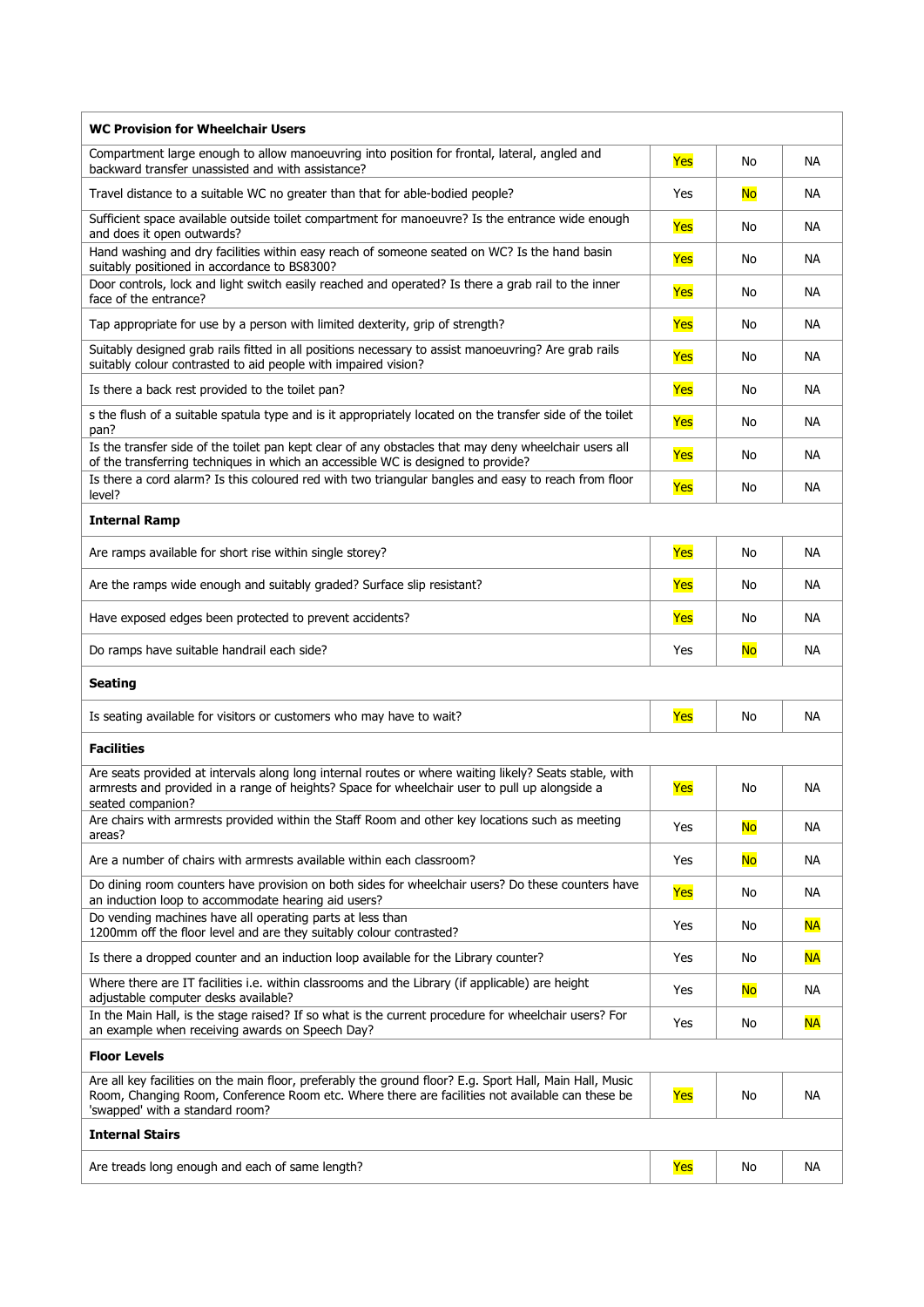| Are risers shallow enough, all of the same height, and unlikely to trip users?                                                                                                                                                                              | Yes | No        | <b>NA</b> |
|-------------------------------------------------------------------------------------------------------------------------------------------------------------------------------------------------------------------------------------------------------------|-----|-----------|-----------|
| Are nosings readily identifiable?                                                                                                                                                                                                                           | Yes | No        | NA        |
| Do stairs have suitable handrails on each side? Do handrails extend 300mm beyond the first and last<br>step pitch-line? Are handrails suitably colour contrasted?                                                                                           | Yes | <b>No</b> | NA        |
| Are landings big enough and provided at intermediate levels in a long flight?                                                                                                                                                                               | Yes | No        | NА        |
| Lifts                                                                                                                                                                                                                                                       |     |           |           |
| Are passenger lift available for vertical circulation within a building of more than one storey?                                                                                                                                                            | Yes | No        | <b>NA</b> |
| Are lift car dimensions sufficient to allow space for wheel chair user? Door opens wide enough for<br>wheel chair users?                                                                                                                                    | Yes | No        | <b>NA</b> |
| Have support rails in car been appropriately designed and positioned?                                                                                                                                                                                       | Yes | No        | <b>NA</b> |
| Is there a mirror within the lift car?                                                                                                                                                                                                                      | Yes | No        | <b>NA</b> |
| Is there delayed-action closer and override (not a door pressure system) to allow slow entry or exit?                                                                                                                                                       | Yes | No        | <b>NA</b> |
| Are controls, including emergency call, located easily using visual or tactile information and within<br>easy reach of all users?                                                                                                                           | Yes | No        | <b>NA</b> |
| Is there voice indication of floor reached? Is audio loud enough to be heard by hearing aid users?                                                                                                                                                          | Yes | No        | <b>NA</b> |
| Is there a floor level indicator inside and outside the lift to reassure people with hearing<br>impairments?                                                                                                                                                | Yes | No        | <b>NA</b> |
| <b>Way Finding</b>                                                                                                                                                                                                                                          |     |           |           |
| Is the overall layout of school reasonably clear and logical? Is there signage available in Braille and<br>tactile?                                                                                                                                         | Yes | <b>No</b> | NА        |
| On entering the reception area, are signs designed and located to convey information to visitors<br>with sight impairments and wheel chair users with lower eye levels?                                                                                     | Yes | No        | NА        |
| Are standard toilet facilities suitably signed? On approach and on the actual entrances? Are the<br>locations of the accessible WC facilities suitably identified and located? Does signage have the<br>International Symbol of Access? (Wheelchair symbol) | Yes | <b>No</b> | <b>NA</b> |
| Within stairwells are each of the levels clearly identifiable by tactile and visual information?                                                                                                                                                            | Yes | No        | <b>NA</b> |
| Are the location of the lifts clearly signed at key locations throughout the school? Is there lift<br>signage near the reception area and on entry to key stairwells?                                                                                       | Yes | No        | <b>NA</b> |
| Lighting                                                                                                                                                                                                                                                    |     |           |           |
| Has lighting been designed to suit a wide range of users?                                                                                                                                                                                                   | Yes | No        | NА        |
| Is the lighting level sufficient for intended use?                                                                                                                                                                                                          | Yes | No        | <b>NA</b> |
| Are lights positioned correctly so they won't cause glare, reflections, confusing shadows or pools of<br>light and dark?                                                                                                                                    | Yes | No        | <b>NA</b> |
| Are blinds available in classrooms to control the natural day lighting?                                                                                                                                                                                     | Yes | No        | NА        |
| Is glare avoided which can hinder attempts by people with hearing impairments to lip-read?                                                                                                                                                                  | Yes | No        | NА        |
| Are light switch plates suitably colour contrasted and appropriately positioned for a wheelchair user?                                                                                                                                                      | Yes | No        | <b>NA</b> |
| Is it easy for visually impaired people to see everything they need to?                                                                                                                                                                                     | Yes | No        | NА        |
| Can the lighting level be controlled by the occupiers?                                                                                                                                                                                                      | Yes | No        | NА        |
| Are corridors a minimum of 100 lux?                                                                                                                                                                                                                         | Yes | No        | NА        |
| Are lifts a minimum of 100 lux at the control panel?                                                                                                                                                                                                        | Yes | No        | NА        |
| Are ramps a minimum of 100 lux from a combination of sources?                                                                                                                                                                                               | Yes | No        | NА        |
| Are staircases a minimum of 100 lux at tread level?                                                                                                                                                                                                         | Yes | <b>No</b> | <b>NA</b> |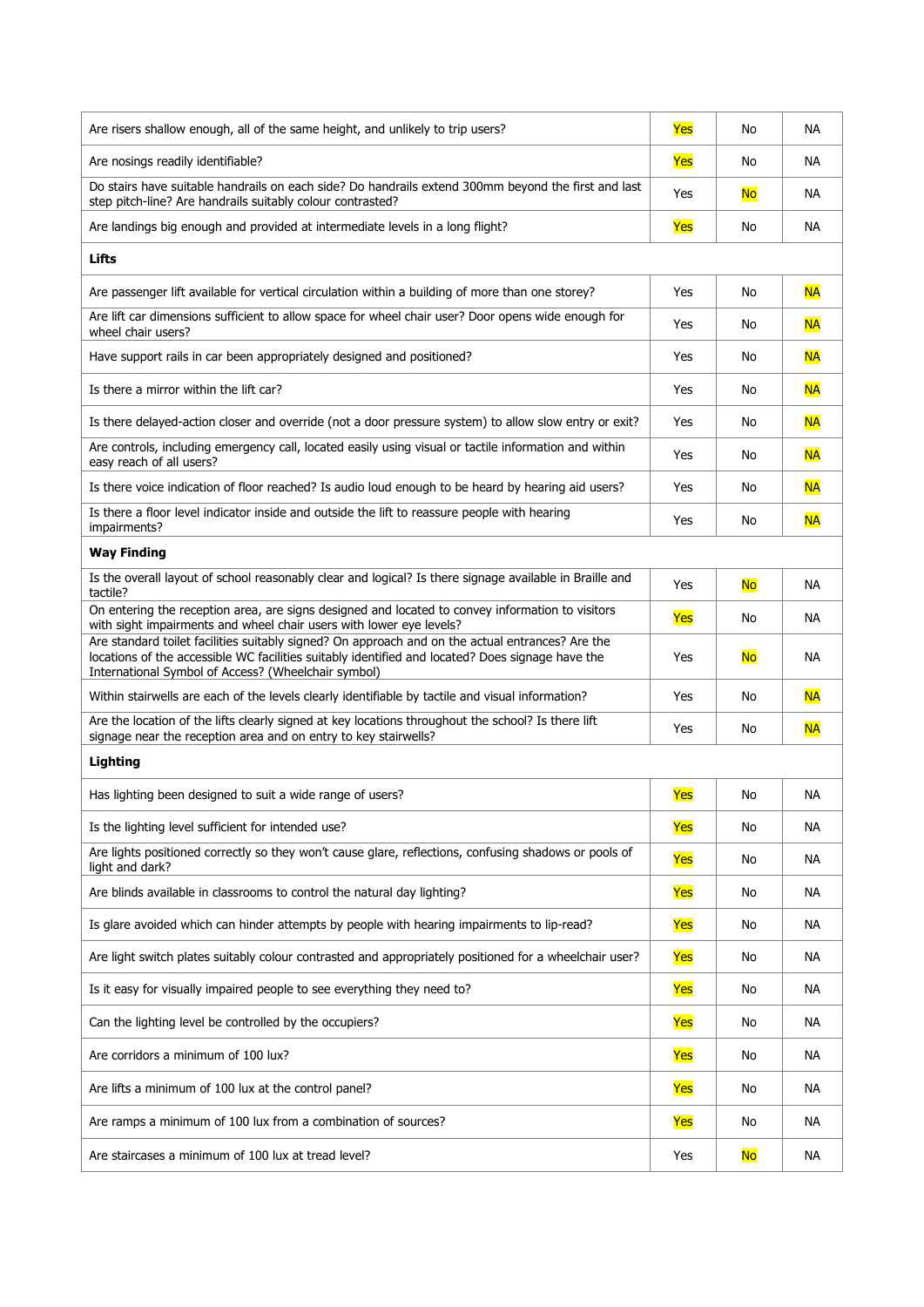| Does emergency lighting provide a minimum of 10 lux for all escape routes?                                                                                                                                      | Yes | <b>No</b> | <b>NA</b> |
|-----------------------------------------------------------------------------------------------------------------------------------------------------------------------------------------------------------------|-----|-----------|-----------|
| Are general workstations a minimum of 400 lux?                                                                                                                                                                  | Yes | <b>No</b> | <b>NA</b> |
| Are workstations where detailed work is carried out a minimum of 600 lux?                                                                                                                                       | Yes | No        | <b>NA</b> |
| <b>Acoustics</b>                                                                                                                                                                                                |     |           |           |
| Are quiet and noisy areas separated by a buffer zone?                                                                                                                                                           | Yes | <b>No</b> | <b>NA</b> |
| Is the environment free from unnecessary obtrusive noise (e.g. heating units)?                                                                                                                                  | Yes | No        | <b>NA</b> |
| Good balance of hard and soft surfaces?                                                                                                                                                                         | Yes | No        | <b>NA</b> |
| Are induction loops fitted within the key areas i.e. - Main Hall, Sports Hall, key study areas e.g.<br>Music Room?                                                                                              | Yes | <b>No</b> | <b>NA</b> |
| Means of Escape $&$ Alarm                                                                                                                                                                                       |     |           |           |
| Do you have a visual as well as audible fire or evacuation alarm?                                                                                                                                               | Yes | No        | <b>NA</b> |
| Can you provide vibrating pagers or pads for those people with hearing impairments?                                                                                                                             | Yes | <b>No</b> | <b>NA</b> |
| Ground floor exit routes accessible to all, including wheel chair users, as entrance routes?                                                                                                                    | Yes | <b>No</b> | <b>NA</b> |
| Once outside, can a wheelchair user get to a place of safety? Are pathways provided and are these<br>wide enough?                                                                                               | Yes | No        | NА        |
| Are vertical escape from upper to lower floors possible using a fire-protected lift with an<br>independent power supply?                                                                                        | Yes | No        | <b>NA</b> |
| If disabled people are unable to leave the building, is there a suitable refuge area? Is there an<br>intercom provided within the refuge area and does this have accessible features such as an<br>LED display? | Yes | No        | <b>NA</b> |
| <b>Building Management</b>                                                                                                                                                                                      |     |           |           |
| Are external Routes; Including steps and ramps, kept clean, unobstructed and free from surface<br>water, snow and ice?                                                                                          | Yes | No        | <b>NA</b> |
| Are accessible parking; designated spaces not used by nondisabled drivers and kept free from<br>obstructions?                                                                                                   | Yes | No        | <b>NA</b> |
| Is space required for wheel chair manoeuvre not obstructed by furniture, deliveries, storage etc.?                                                                                                              | Yes | No        | <b>NA</b> |
| Are lifts, platform lifts and stair lifts checked regularly for proper functioning?                                                                                                                             | Yes | <b>No</b> | <b>NA</b> |
| Are exit routes checked regularly for freedom from obstacles (including locked doors) and<br>combustible materials? Alarm systems, including those in WCs, regularly checked?                                   | Yes | No        | ΝA        |
| <b>Employing Disabled People</b>                                                                                                                                                                                |     |           |           |
| <b>Flexibility</b>                                                                                                                                                                                              |     |           |           |
| Can you offer flexible working hours?                                                                                                                                                                           | Yes | <b>No</b> | NА        |
| Would it be possible to take several short breaks instead of one long one?                                                                                                                                      | Yes | <b>No</b> | NА        |
| <b>Aplication Forms</b>                                                                                                                                                                                         |     |           |           |
| Can you offer job aplications in different formats, like large print or audio?                                                                                                                                  | Yes | No        | NА        |
| Do you hold interviews in accessible buildings?                                                                                                                                                                 | Yes | No        | <b>NA</b> |

Please list all highlighted points that may require attention (use reverse of this page if needed)